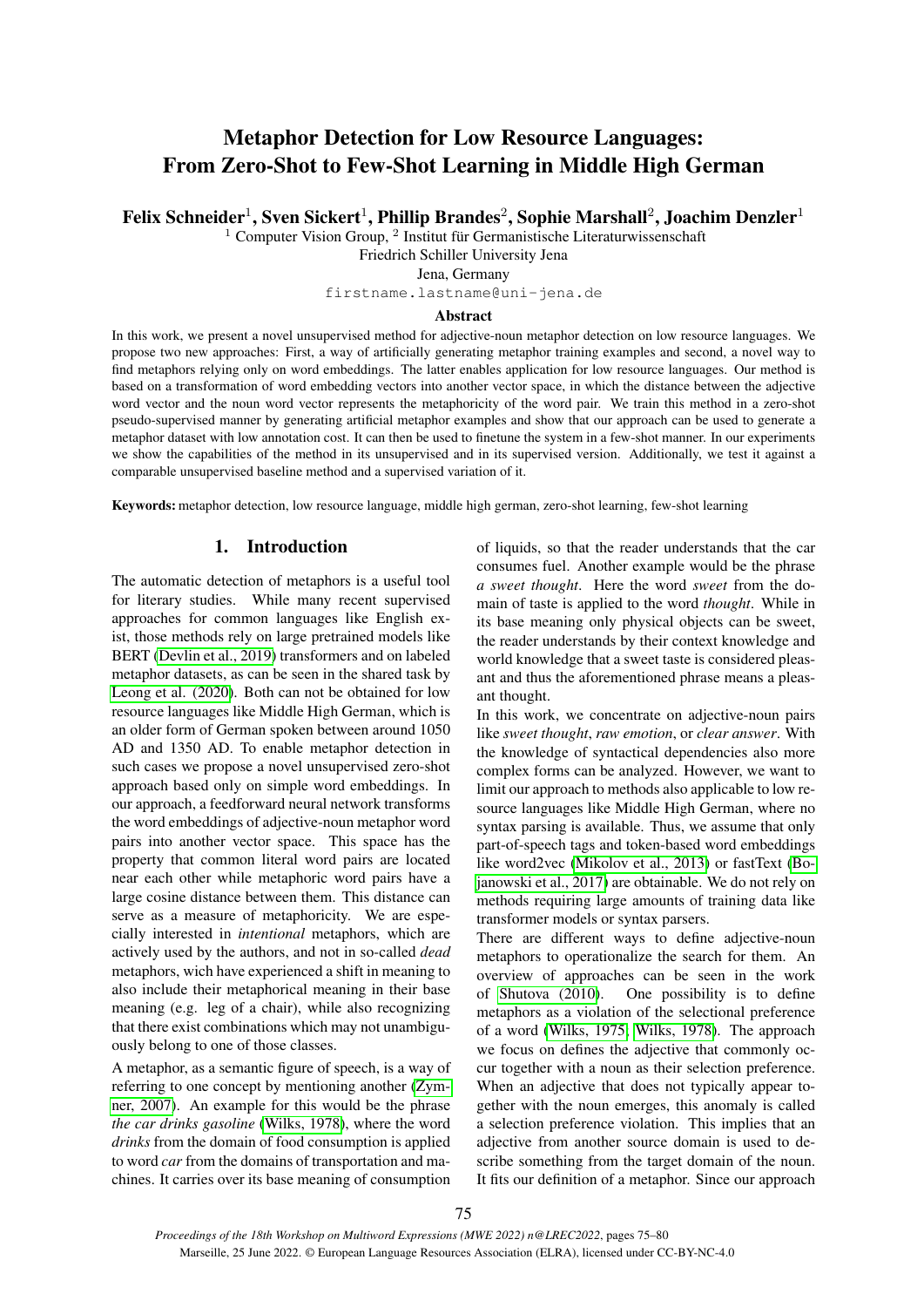should also be applicable to new languages without an existing labeled metaphor dataset in that language, we need to develop an *unsupervised* approach. In Section [3.](#page-1-0) we explain how to derive such a method from a supervised method.

## 2. Related Work

<span id="page-1-2"></span>The most recent approaches for metaphor detection are based on supervised learning and transformer models such as MIss RoBERTa WiLDe [\(Babieno et al., 2022\)](#page-4-2), MelBERT [\(Choi et al., 2021\)](#page-4-3), and DeepMet [\(Su et al.,](#page-5-6) [2020\)](#page-5-6) . Those models require to be pretrained on a very large corpus with billions of tokens. However, there do not exist corpora of sufficient size to pretrain large language models on for every language. If we want to search for metaphors in low resource languages like Middle High German, using such a large pretrained language model is not possible. Additionally, there may be no training dataset for supervised training available to finetune the model on.

Other approaches like [\(Reinig and Rehbein, 2019\)](#page-5-7) use supersense taxonomies like GermaNet [\(Hamp and](#page-4-4) [Feldweg, 1997;](#page-4-4) [Henrich and Hinrichs, 2010\)](#page-5-8) comparable to the English WordNet [\(Fellbaum, 1998\)](#page-4-5). They deliver information about the domain that certain words belong to. However, those external sources of information are not present for low resource languages like Middle High German. In an earlier unsupervised approach, the authors of [\(Shutova and Sun, 2013\)](#page-5-9) used grammatical relations between words as the basis for a clustering approach based on hierarchical graph factorization. For this approach syntax parsing is necessary, as well. The authors of [\(Navarro-Colorado, 2015\)](#page-5-10) propose an unsupervised metaphor detection system based on topic modeling. In comparison, they do not search for adjective-noun pairs but instead for single words with metaphorical meaning inside a sentence.

However, there are also unsupervised approaches that do not rely on big pretrained transformer models. Our *baseline* [\(Pramanick and Mitra, 2018\)](#page-5-11) clusters adjective-noun pairs using the kmeans algorithm. To cluster the data, six different features are used: (1) abstractness rating of the adjective; (2) abstractness rating of the noun; (3) difference between the abstractness ratings; (4) cosine similarity of the word embeddings of the noun; (5) edit distance from the adjective to the noun, normalized by the number of characters in the adjective; (6) edit distance from the noun to the adjective, normalized by the number of characters in the noun. Clusters are then interpreted as metaphors or non-metaphors. This approach uses information that may not be present in low resource languages (the abstractness rating). However, we consider this a comparable baseline approach to our work. Due to its unsupervised nature, it can also be used on languages without an existing metaphor dataset.

## 3. Method

<span id="page-1-0"></span>Our contribution consists of two parts: First, we propose a feedforward neural network that maximizes the cosine distance between the word vectors of an adjective-noun word pair for metaphors and minimizes the distance otherwise. Second, a way to train this model in a zero-shot setting without any metaphor examples. It also covers a step to finetune the system on human annotated metaphors previously proposed by the unsupervised system.

## 3.1. Metaphor Ranking

The basic idea of our novel approach is to transform the word embeddings of the adjective and the noun into another vector space, where the distance between words is based on their metaphoricity instead of their co-occurence. The cosine distance between the transformed vectors is small if the word pair is meant literally and large if the word pair has a metaphorical function. We assume, that words which occur often next to each other should have a low distance by the nature of the word embeddings. At the same time, unusual combinations like metaphors should have a higher distance. However, this is not guaranteed, especially with low resource data. As an extreme example, if the whole available corpus consists of poetry, words may be used in a metaphorical context more often than with their literal meaning. Additionally, while hapax legomena in large corpora normally comprise niche expressions, in a low resource language corpus also central words may be hapax legomena.

Our approach thus transforms the word embeddings into a space, where this higher distance between metaphorical words is explicitly encouraged. To transform the word embeddings into the metaphoricity vector space, we use a simple feedforward network  $N$ . The network for the transformation of the word embedding  $e_a$  of the adjective is the same as for the word embedding  $e_n$  of the noun, resulting in their transformed vectors  $t_a$  and  $t_n$ . This reduces the number of parameters that need to be learned. We then determine the metaphoricity  $m$  of the word pair by computing the cosine distance  $\Delta_{\cos}$  of the transformed vectors, as seen in Equation [1.](#page-1-1)

<span id="page-1-1"></span>
$$
m = \Delta_{\cos}(t_a, t_n), t_a = N(e_a), t_n = N(e_n) \tag{1}
$$

The cosine embedding function [\(Payer et al., 2018\)](#page-5-12) is used as a training loss. It maximizes the cosine distance between the transformed vectors if the word pair has a metaphorical meaning and minimizes the distance if the word pair has a literal meaning. Hence, the cosine distance of the transformed vectors then represents the metaphoricity of a word pair and can be used to rank all possible metaphor candidates.

## 3.2. Unsupervised Zero-Shot Training

As a goal, we also want to apply this method to low resource languages like Middle High German where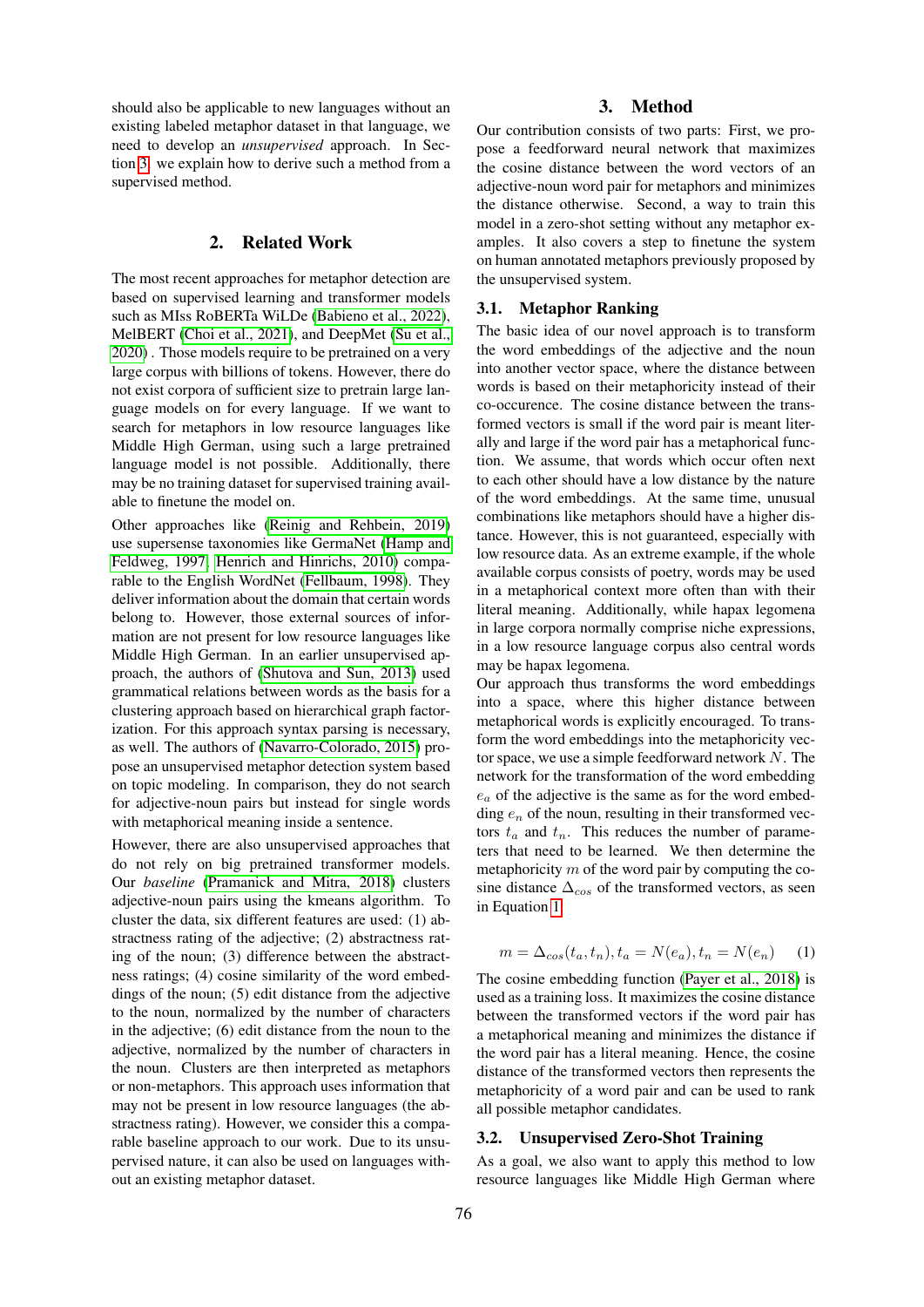we do not have a labeled metaphor dataset. This renders supervised training impossible. To mitigate this, we assume the number of metaphorical adjectives in a text to be low enough to make a high amount of adjective-noun pairs in a text good examples for non-metaphors. Based on this assumption, we generate artificial metaphor examples by using the idea of selectional preference violation. We create artificial metaphors by generating random adjective-noun pairs and label those as metaphor examples. While this may not result in semantically useful metaphors, it still satisfies the idea of selectional preference violation to initially train the neural nework. It enables the classifier to distinguish between normal and anomalous word pairs. Afterwards, the trained model can be used to extract real metaphors from the corpus, annotate those and finetune the model.

# 3.3. Few-Shot Finetuning

With the above mentioned idea, we get a classifier to rank the metaphoricity of adjective-noun pairs using no labeled training data. While the created classifier is not yet specifically tuned for real metaphors, we use it to evaluate how uncommon a word combination is. In contrast to using probability tables of word combinations or similar approaches, our word embedding based approach can also rank word pairs which have not been seen in the training data based on their semantic similarity encoded in the embeddings. Especially in low resource languages with small and non-representative corpora, the infrequent co-occurrence of words may not be sufficient to deduce their metaphoricity.

Our model can thus be refined with a human-in-theloop bootstrapping approach. Using the zero-shot classifier, we can rank all the adjective-noun pairs in the training corpus by their estimated metaphoricity. An expert can then annotate metaphor candidates based on the ranking to generate a metaphor dataset without the need to annotate the whole text. As our strategy we choose to annotate the top 100 ranked word pairs, the bottom 50 ranked pairs and 50 random examples in every step. We repeat this in an iterative manner, generating metaphor examples of increasing quality with every annotation step. Thus, we create both a metaphor detection model and a dataset without the need to annotate whole corpora.

# 4. Experiments

To evaluate our embedding approach as well as our unsupervised labeling approach, we conducted several experiments. For reproducability, we make our code publicly available  $<sup>1</sup>$  $<sup>1</sup>$  $<sup>1</sup>$ . Since we want to emulate the search</sup> for metaphors in low resource languages, we do not use all features that are possible in the German language. Syntax trees, external knowledge bases like GermaNet and large pretrained models like BERT are excluded.

#### 4.1. Data and setup

As a corpus for the German case study to extract non-metaphors in an unsupervised manner, we used the GerDraCor (Fischer et al., 2019) corpus. For the case study on the low resource language Middle High German, we used the Referenzkorpus Mittelhochdeutsch (Klein et al., 2016) to train fastText [\(Bo](#page-4-1)[janowski et al., 2017\)](#page-4-1) word embeddings. This corpus contains about 2,000,000 words. The model was trained using the *skipgram* approach with 1000 epochs and a learning rate of 0.01 on 8 threads with an embedding vector size of 100. A word vector for every word in the corpus was generated, resulting in 56060 vectors. We took 22 texts from the Mittelhochdeutsche Begriffsdatenbank (Zeppezauer-Wachauer, 2022) to analyze our approach on this language. The CLTK [\(John](#page-5-13)[son et al., 2021\)](#page-5-13) package was used to normalize the character representation of the Middle High German texts and to generate PoS tags. We extracted PoS tags, tokens, and word embeddings for the German data using the spaCy [\(Honnibal et al., 2020\)](#page-5-14) package.

As annotated metaphor dataset we used the German version [\(Reinig and Rehbein, 2019\)](#page-5-7) of the TSV metaphor dataset. Additionally, we used their annotated metaphor dataset from German poetry. However, their approach used features based on GermaNet, a supersense taxonomy which can not be assumed to exist for low resource languages. Hence, we did not compare our method to theirs. For the TSV dataset the training set comprised 546 metaphors and 603 nonmetaphors, the test set comprised 65 metaphors and 77 non-metaphors, while for the poems dataset the training set comprised 100 metaphors and 487 nonmetaphors, the test set comprised 98 metaphors and 280 non-metaphors. Our neural network had an input size of 300 for German and 100 for Middle High German, two hidden layers of size 300 and an output layer of size 100. ReLU was used as an activation function for the hidden layers.

## 4.2. Baseline

The main advantage of our appraoch is that it uses only POS tags as additional information, while the word embeddings can be learned from a corpus. Since even most very simple methods for metaphor detection use additional information like syntax trees, it is not easy to find a suitable baseline to compare to our approach. As baseline we used the methods explained in Section [2.](#page-1-2) Since the abstractness features are not present in low resource languages, we also conducted an experiment without these features. The remaining features are the cosine similarity of the word embeddings of the noun, the edit distance from the adjective to the noun, normalized by the number of characters in the adjective, and the edit distance from the noun to the adjective, normalized by the number of characters in the noun. While our baseline method is primarily an unsupervised approach, our approach can also be used in a supervised

<span id="page-2-0"></span><sup>1</sup> <https://github.com/cvjena/metaphor-detector>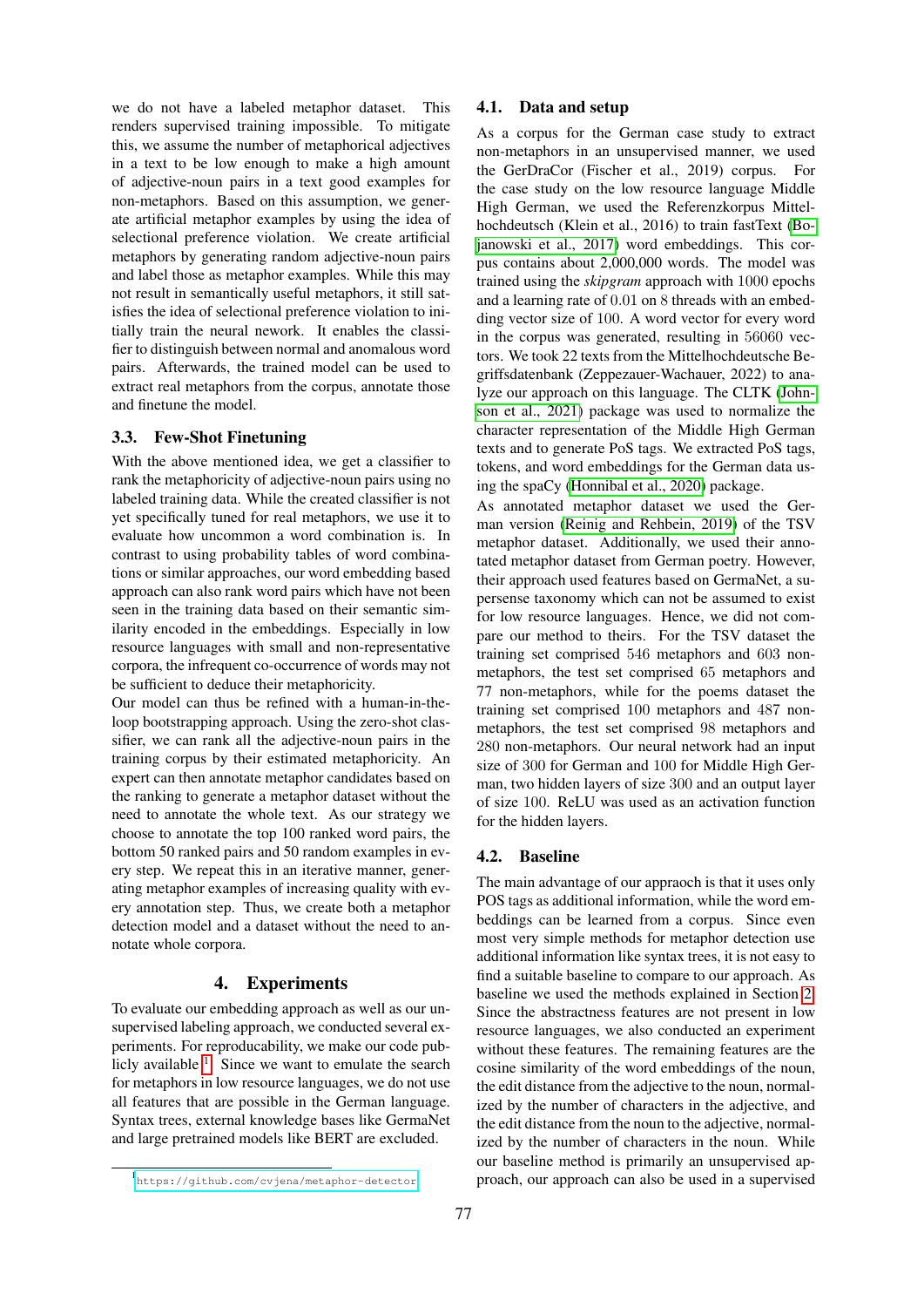| method                        | TSV  | poems |
|-------------------------------|------|-------|
| supervised (ours)             | 0.90 | 0.82  |
| SVM baseline features (+abst) | 0.92 | 0.77  |
| <b>SVM</b> baseline features  | 0.67 | 0.75  |
| zero-shot GerDraCor (ours)    | 0.70 | 0.74  |
| zero-shot (ours)              | 0.57 | 0.77  |
| baseline (+abst)              | 0.86 | 0.76  |
| haseline                      | 0.57 | 0.79  |

<span id="page-3-0"></span>Table 1: Results of two different experiments: numbers are the average precision, which is the area under the precision-recall-curve. Methods marked with +abst use features that are not present in low resource languages.

manner. For a fair comparison with our supervised approach, we also used the baseline features with a kernel SVM in a supervised manner.

## 4.3. Supervised metaphor retrieval

In the most simple case we have a dataset consisting of word pairs which are either labeled as a metaphor or as non-metaphor. Given these labels, our approach can be used without any modification. For our baseline, we trained a kernel SVM with radial basis function (RBF) kernel (Schölkopf and Smola, 2001) with the features of the otherwise unsupervised baseline by [\(Pramanick](#page-5-11) [and Mitra, 2018\)](#page-5-11). As hyperparameters for the SVM we set the regularization term  $C$  to 1.0 and  $qamma$ to auto. We normalized the features by substracting the mean and dividing by their variance. The baseline features contain an abstractness feature which may not be present in low resource languages. To enable a fair comparison, we used these features both with and without the abstractness feature present and trained SVMs for each approach. Table [1](#page-3-0) shows that our supervised approach achieves similar results to the supervised baseline features together with the abstractness. Without abstractness, our approach achieves a higher average precision by 0.13 percent points on the TSV set, while staying in a similar range on the poems set. The baseline results without the abstractness feature on the poems set is interesting, since it even surpasses the baseline with all features present. Our results show that our approach can utilize the information contained in the word embeddings more efficient than the baseline, while we do not need to use the abstractness feature.

#### 4.4. Unsupervised metaphor retrieval

In this experiment, we again used the annotated TSV metaphor dataset and the poems dataset. However, we did not use any examples annotated as metaphors for our zero-shot approach. As explained in Section [3,](#page-1-0) we used randomly connected adjectives and nouns from the GerDraCor training set as metaphor training examples in one approach. In another approach we used random combinations of the TSV and poems training sets as training. Results in Table [1](#page-3-0) (marked as *zeroshot*) show that we get slightly lower average preci-

|                   | GDC  | Schiller | <b>TSV</b> | poems | MHG  |
|-------------------|------|----------|------------|-------|------|
| base              | 0.26 | 0.32     | 0.70       | 0.74  | 0.22 |
| iter 1            | 0.60 | 0.44     | 0.84       | 0.77  | 0.61 |
| iter <sub>2</sub> | 0.71 | 0.53     | 0.67       | 0.74  | 0.25 |
| iter <sub>3</sub> | 0.46 | 0.55     | 0.72       | 0.78  | 0.60 |
| iter 4            | 0.73 | 0.62     | 0.70       | 0.77  | 0.40 |
| iter 5            | 0.95 | 0.70     | 0.59       | 0.78  | 0.60 |
| iter 6            | 0.60 | 0.77     | 0.70       | 0.82  | 0.66 |

<span id="page-3-1"></span>Table 2: Results of the iteratively trained model on the GerDraCor (GDC) and Schiller test sets (precision at top 100) and on the TSV and poetry test sets (average precision); The MHG column shows the results on the Middle High German test set (precision at top 100).

sion than the baseline approach with the abstractness features when using unsupervised GerDraCor pretraining. However, we get far better avarage precision numbers than the baseline approach without the abstractness features when using this pretraining. When the abstractness features are used – which are not available in low resource languages – our approach reaches a lower or similar average precision to the baseline. This shows that our method is especially useful in a low resource language context when no additional features are present, while still remaining in a similar range for languages with more resources.

#### 4.5. Case studies

Our main goal is a method to generate a metaphor dataset and create a metaphor retrieval system for a low resource language with no previously annotated metaphor dataset. To analyze whether our approach is suitable for this, we conducted two case studies: One on German and one on Middle High German.

Setup For the German texts we extracted adjectivenoun pairs from one half of the GerDraCor corpus and used them to train the unsupervised zero-shot system. Two sets of random combinations of adjectives and nouns were used as pseudo metaphor examples. Additionally we separated the 11 texts by Friedrich Schiller contained in the GerDraCor corpus to analyze the metaphor detection rates on the works of a single author. For the Middle High German data we used eleven texts from the Mittelhochdeutsche Begriffsdatenbank to extract word pairs. In every iteration we then annotated the top 100 rated unannotated examples in the training corpus, the bottom 50 unannotated examples and another random 50 unannotated examples. This strategy allows to build a metaphor training dataset for both of these languages while finetuning the classifier on the new data. We discarded multiple occurrence of the same word pairs as well as ambiguous examples and detections based on errors like wrong PoS tagging. For German, the final training dataset contained 390 metaphors and 449 non-metaphors, for Middle High German it was 287 metaphors and 365 non-metaphors, respectively. To test our approach, we used our trained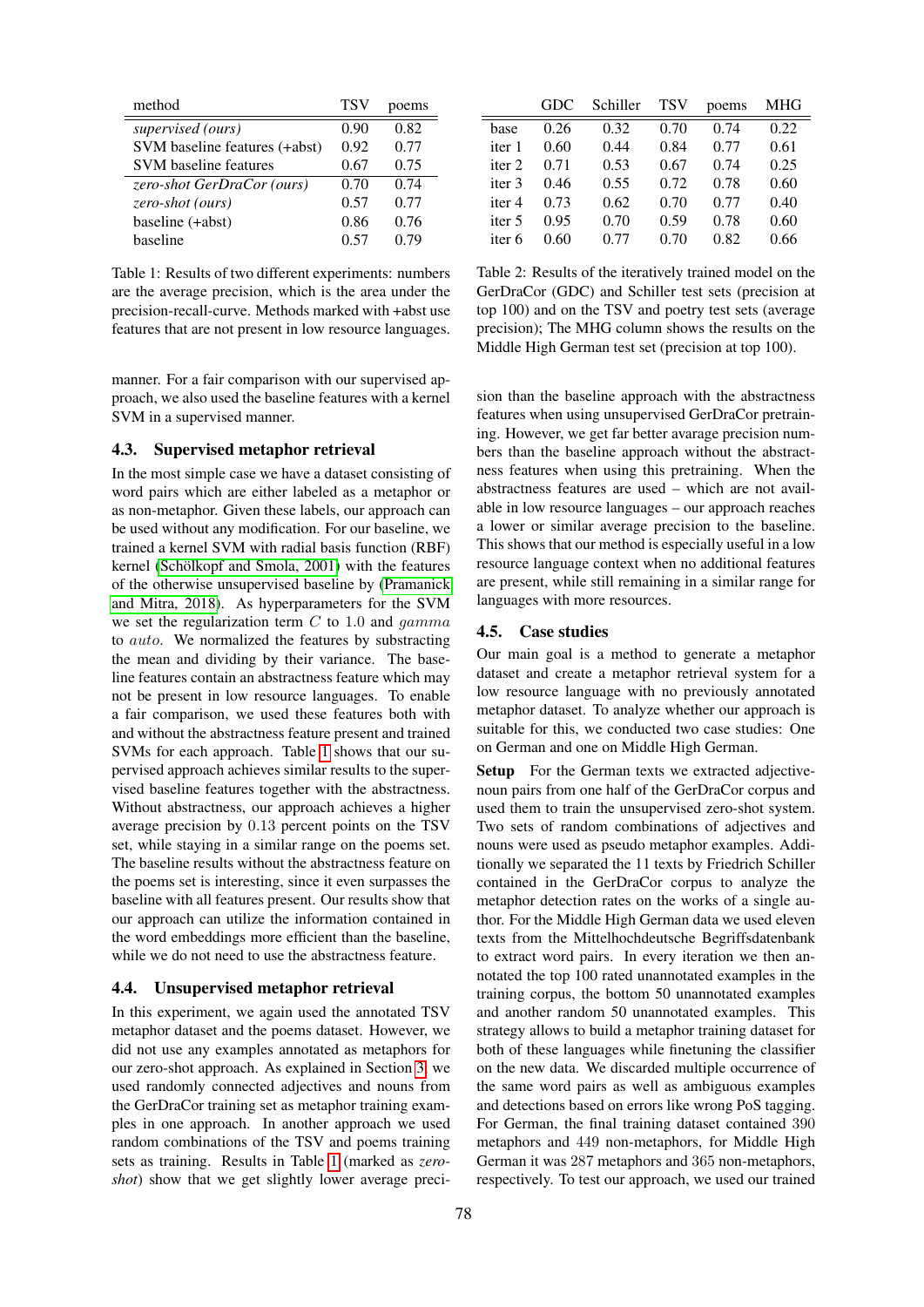models to rank the candidates in the remaining corpora by their metaphoricity. We annotated the top 100 results on the other half of the GerDraCor corpus for German and the top 100 results on eleven other texts from the Mittelhochdeutsche Begriffsdatenbank for Middle High German. Additionally we tested our approach for German on an extra held out dataset from GerDra-Cor, comprising only the works by Friedrich Schiller, to evaluate our model on a single author from a more recent period.

Results The results in Table [2](#page-3-1) show that the zeroshot classifier found 26 metaphors in the general top 100 results for German, 32 metaphors for the works of Schiller, and 22 metaphors in the top 100 results for Middle High German. After only one round of annotation, this already increased to 60 metaphors for German, 44 for Schiller and 61 metaphors for Middle High German. This shows that even with minimal annotation effort, the unsupervised pretraining together with our candidate mining strategy provide a useful model for metaphor detection. However, it can also be seen that for the heterogenous corpora and further iterations this process is still not completely stable. While a tendency towards improvement can be seen, further investigations are necessary. For the single author study on the works of Friedrich Schiller, we see that the results improve with every iteration of finetuning, reaching 77% from an inital 32%.

Below you can find examples of found metaphors in German (DE) and Middle High German (MHG):

| grenzenloses Mitleid<br>borderless sympathy                                             | E)    |
|-----------------------------------------------------------------------------------------|-------|
| ein aufrichtiges Herz<br>an upright heart                                               | (DE)  |
| Behutsam schreite her auf leisen Sohlen<br>Gentle shall he tread on <b>silent soles</b> | (DE)  |
| schoenen gewin<br>radiant victory                                                       | (MHG) |
| der vogele süezer dôz<br>the birds' sweet sound                                         | (MHG) |
| mit vil getriuwer huote<br>with much <b>faithful loyalty</b>                            | (MHG) |

# 5. Limitations

While our approach uses only minimal additional information, POS tags are still needed to find the metaphor candidates. The approach also relies on word embeddings, which have to be trained on the available low resource data. Since the available corpora may not always represent the use of language completely, especially for low resource languages, there is always the danger that the word embeddings do not correctly encode the semantic information of the words, e.g. due to common words in a language occuring only infrequently in the corpus used for training. This may be

mitigated to some point by our model, which transforms the word vectors into another space, instead of directly using the word embeddings.

## 6. Conclusion

In this work, we presented a novel unsupervised method to enable metaphor detection. We demonstrated that our approach improves over comparable baseline approaches. The design of our method allows us to apply it to low resource languages without changes. It produces excellent results when used in a supervised manner. While the results are worse when the method is used without labeled data, the method can still be used to enable a bootstrapping approach. Metaphor candidates are extracted from a text in an unsupervised manner, labeled, and then used to train the supervised method. Thus, our approach on the one hand enables metaphor detection in uninvestigated low resource languages, and on the other hand serves as a powerful supervised tool once the first metaphors have been discovered. An interesting next step would be to combine our approach with other unsupervised approaches mentioned in the related work section that are applicable for low resource languages.

# 7. Bibliographical References

- <span id="page-4-2"></span>Babieno, M., Takeshita, M., Radisavljevic, D., Rzepka, R., and Araki, K. (2022). Miss roberta wilde: Metaphor identification using masked language model with wiktionary lexical definitions. *Applied Sciences*, 12(4).
- <span id="page-4-1"></span>Bojanowski, P., Grave, E., Joulin, A., and Mikolov, T. (2017). Enriching word vectors with subword information. *Transactions of the Association for Computational Linguistics*, 5:135–146.
- <span id="page-4-3"></span>Choi, M., Lee, S., Choi, E., Park, H., Lee, J., Lee, D., and Lee, J. (2021). MelBERT: Metaphor detection via contextualized late interaction using metaphorical identification theories. In *Proceedings of the 2021 Conference of the North American Chapter of the Association for Computational Linguistics: Human Language Technologies*, pages 1763–1773, Online, June. Association for Computational Linguistics.
- <span id="page-4-0"></span>Devlin, J., Chang, M.-W., Lee, K., and Toutanova, K. (2019). BERT: Pre-training of deep bidirectional transformers for language understanding. In *Proceedings of the 2019 Conference of the North American Chapter of the Association for Computational Linguistics: Human Language Technologies, Volume 1 (Long and Short Papers)*, pages 4171– 4186, Minneapolis, Minnesota, June. Association for Computational Linguistics.
- <span id="page-4-5"></span>Fellbaum, C. (1998). *WordNet: An Electronic Lexical Database*. Bradford Books.
- <span id="page-4-4"></span>Hamp, B. and Feldweg, H. (1997). GermaNet - a lexical-semantic net for German. In *Automatic In-*